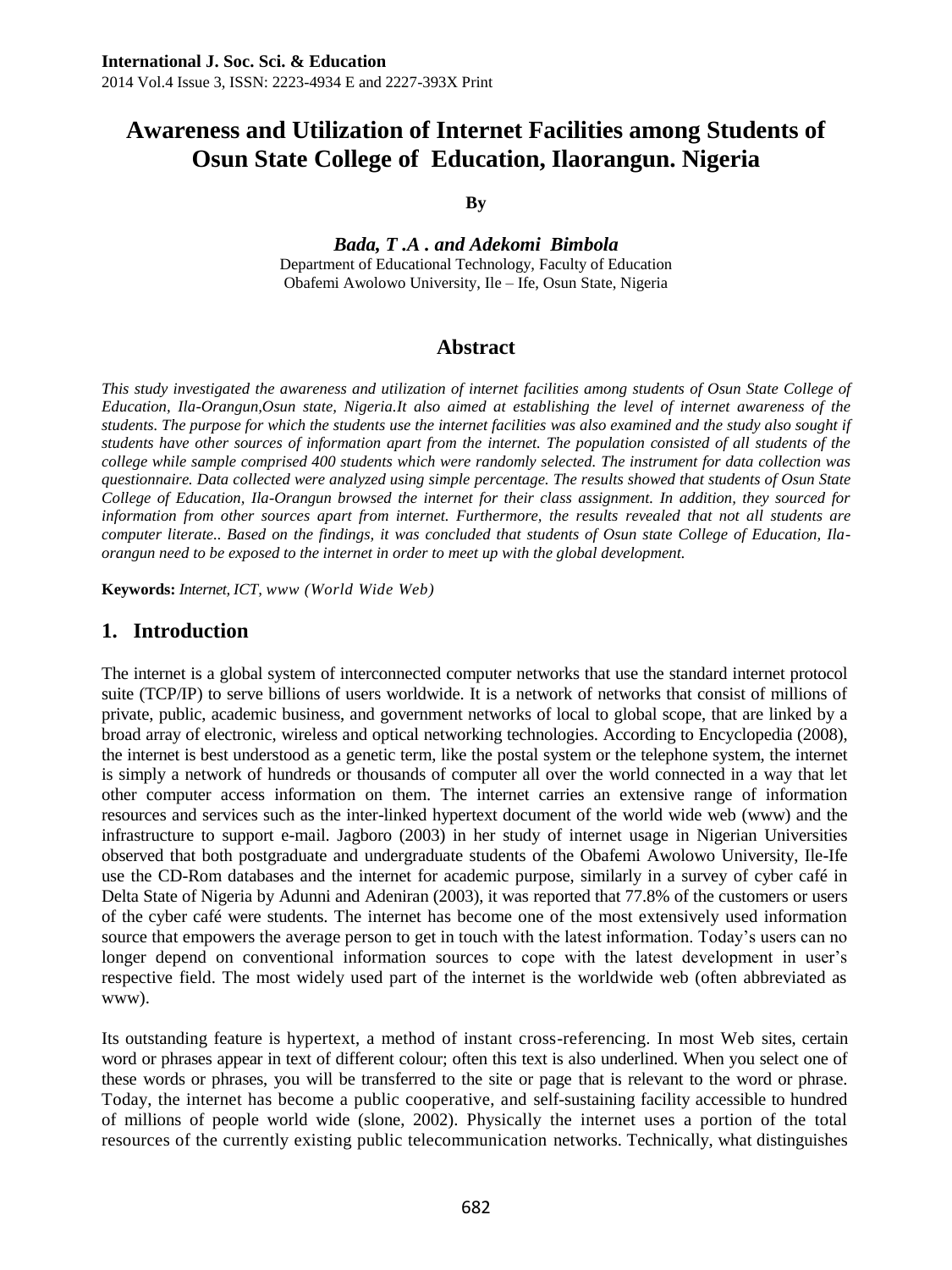the internet is its uses. The internet has emerged as a powerful educational tool with the increasing impact of information and communication Technology (ICT) on higher education, all those concerned with higher education are attempting to grap how ICT could help in modernizing the process of teaching/learning and research among teachers in training with the advent of the internet. The movement of information in the internet is achieved via a system of interconnected computer network that share data by packet switching using the standardized internet protocol suit (TCP/IP). It is a "network of networks" that consist of millions of private and public, academic, business, and government networks of local to global scope that one linked by copper wires, fibre-optic cables, wireless connection and other technologies. Adekomi and Oyewusi (2011) defined internet as an assembly of computers linked together and communicating by appropriate transmission control protocol or internet protocol (TCP/IP) that the tools it uses include the computer systems, the optical fibre links, radio links and numerous other hardware that may be employed in the process of internet communication. Cray (2006) defined the internet as network of hundred of thousands of computers all over the world, connected in a way that lets other computers access information on them. He further explains that a connection may go through many intermediaries, just as a letter or phone calls and its quality and speed depend largely on the efficiency of the local service. Whichever way one gets connected, the fundamental idea remains the same. That is, computers in different places exchange messages with each other and it can also serve as the medium of instant printing press as files can be sent from one user to the other for printing purpose.

The introduction of internet facilities in school will enable students to access learning materials and systems anywhere, anytime, provided the necessary authorization has been obtained. Internet has grown very vastly at an increased rated and this increase is expected to continue indefinitely without a doubt in any country as it will bring about civilization and positive transformation if well used.

The internet provides improved information on current events and the latest opinion since it is timely, easily gotten to fulfill, interesting and it exposes student to a greater variety of materials than to do more of reading. Though its significance lies in the way they are used not mainly in their presence in the society. In principle, Internet can be connected to any other computer on the network. Today, the internet comprises more than 45, 000 regional national, international network which connect more than eight hundred million (800,000,000) people in over 200 countries which include schools, organization companies, universities, government groups and individuals. Akinyemi and Ajibade (2005) said that access to computer and the internet had increased rapidly during the past decades in developed countries. Virtually all schools have internet access in at least one location.Internet can be termed as the inter connection of the variety of networks and computers. Internet makes use of the internet protocol and the transmission control protocol. Internet opens the doors of communication between the various stations. Internet facilitates storing and transmission of large volumes of data. The internet is one of the most powerful communication tools today. In the 1990's internet gained popularity and people started becoming aware of the uses of internet. (Gopher year) was the first frequently used hypertext interface.In 1991, a network based implementation with respect to the hypertext was made. The Technology was inspired by many people with the advent of the World Wide Web search engine the popularity of internet grew on an extensive scale. Today, the usage of internet is seen in science, commercial and nearly all fields. E-mails, video conferencing; live telecast, music, news, e-commerce are some of the services made available due to internet. Entertainment has taken new dimensions with the increase of internet and all we see it's a continuous development and transformation. (Copyright at Zyas. com) .Bruce (2002), reported findings of an empirical study in which concept of internet were correlated with ways of information searching on the internet. Students' conceptions of internet were all explored by McFadden (2001) who maintained that the conceptions are not always particularly well developed. He points out that "the internet is roughly to a closed system without external manifestation, rather like a box filled with a substance about which we can only guess the essential properties based on the behaviour of pointers and dials on measuring instrument". Because the internet has no direct physical counterpart like books in everyday life, users draw on metaphorical expressions. As Lak Off and Johnson (2000) suggested that the metaphors are mapping from the source domain to the target domain. Something which is familiar from the everyday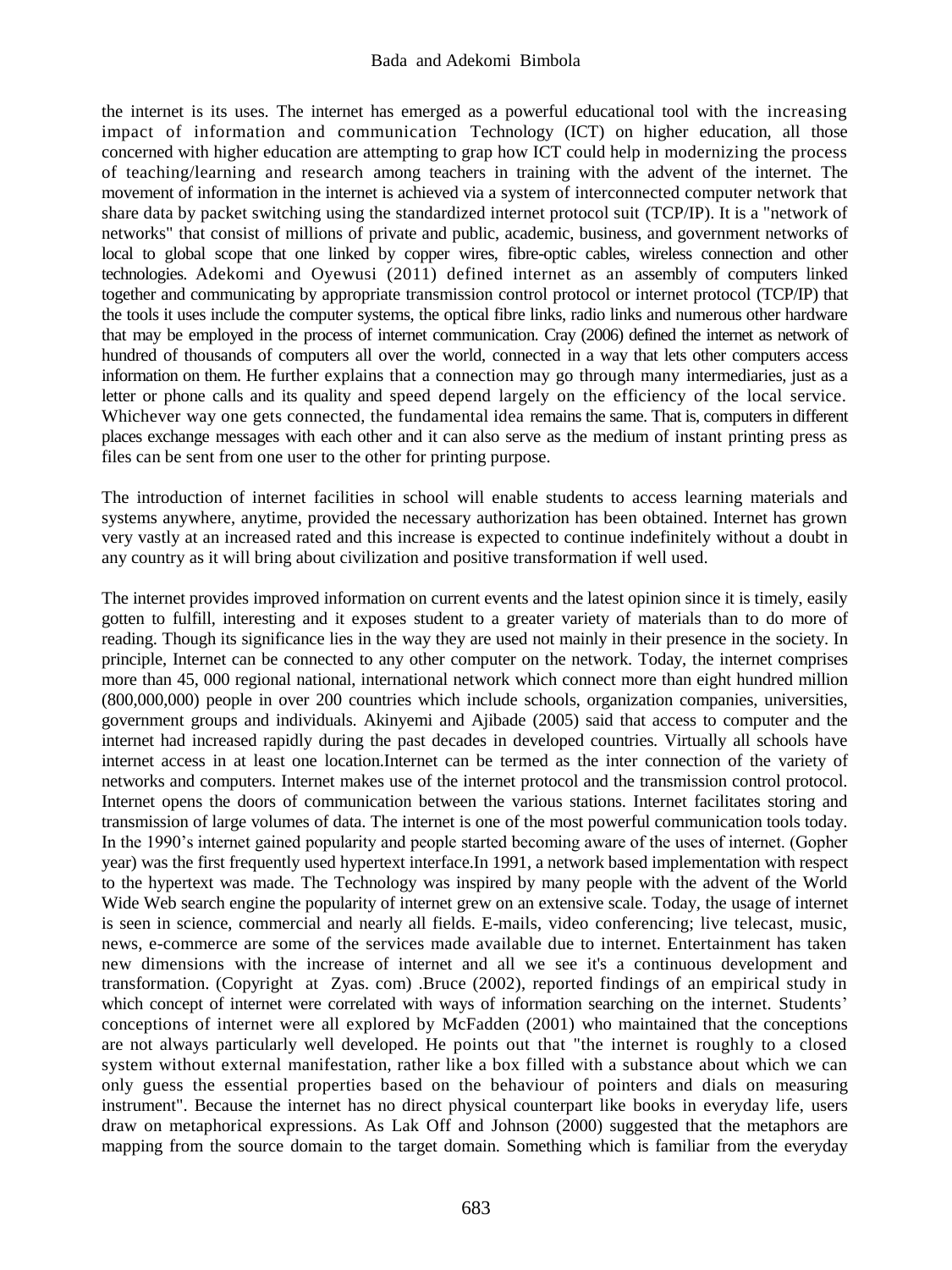context will be used as source by which an abstract phenomenon is made more comprehensible. Bruce (2002) observed that internet conceptions are composites of individual expressions of the impact that using the internet has on the lives and doings of people. As the networks are used, the conception will change. More specifically, the internet as a user construct is constantly transforming at the level of the individual through incremental observation of the network that are made with each successive use. Bruce (2002) pointed out that internet usage is not always a matter of individual choice, because it may be imposed for example, by existing workplace infrastructure. Since World Wide Web has no direct physical counterpart in everyday life experience, user may perceive the internet as analogous to a library or a printed encyclopedia. Savoainer and Kari (2003) revealed that conception of internet are based on social and cultural condition of people or the level of extent in which they are exposed to the technological environments. Importantly, the conceptions are based on the user experiences and that the construct may be subject to change over time. Liener and Stanley 2000, Singh 2002) content created on the internet range from simple e-mail message to sophisticated 'document' (sites) incorporating sounds, images and words. (Evans, 2006), The internet is a 'live' constantly 'moving' theoretically borderless potentially infinite space for the production and circulation of information. Internet is seen as super high way of information or an ocean of information where any information needed on a particular discourse or subject can be retrieved. The Internet has evolved to become one of the fastest and most efficient tools a student can use to perform research and to learn about the world. However, the Internet also has created difficulties for educators who must teach and grade skills that cannot be developed through the Internet or skills that may be diminished. Myconess (2012) stressed that a generation of students has developed spelling skills largely dependent on abbreviating words and phrases, translating letters to numbers, communicating through text-based symbols and intentionally misspelling words and that students who often use online venues such as IM, chat and social networking can find it difficult to adopt the more traditional modes of communication. He added that students frequently conduct research by using sources that lack credibility and are potentially inaccurate, such as wikis. students can therefore end up committing plagiarism because of their confusion about accepted research methods and their lack of research skills. Students might also plagiarize an obscure article, poem or short story for a writing class simply because they don't expect to be caught or because they expect instant success with little effort.

#### *Statement of the problem*

Nigerian students are becoming computer frenzy and rely heavily on electronic source for their information need as they get more exposure to these new technologies. In a reflection of this trend, a rapidly growing number of " cyber cafes" are increasing within and around the University campuses in Nigeria. However, it is discovered that despite the increase of Cyber Café in Nigeria and most around tertiary institution in Nigeria, there is no increase in the numbers of the Cyber Cafes in Ila-Orangun while the existing ones are running out of service. This made it necessary to make findings on the level of the students awareness and utilization for their education pursuit.

#### *Research questions*

The following research questions are generated for this study:

- 1. Are the students familiar with the internet facilities?
- 2. For what purpose does the students make use of the internet?
- 3. Do the students get information for their researches anywhere aside from the internet?
- 4. What are the problems facing students in their quest for the use of internet?
- 5. How accessible is the internet to the students?

#### *Objectives of the study*

This study is aimed at establishing the followings;

- a. The level of Internet awareness of the students.
- b. The purpose for which the students use the internet facilities.
- c. What other sources do the students get information from apart from the internet.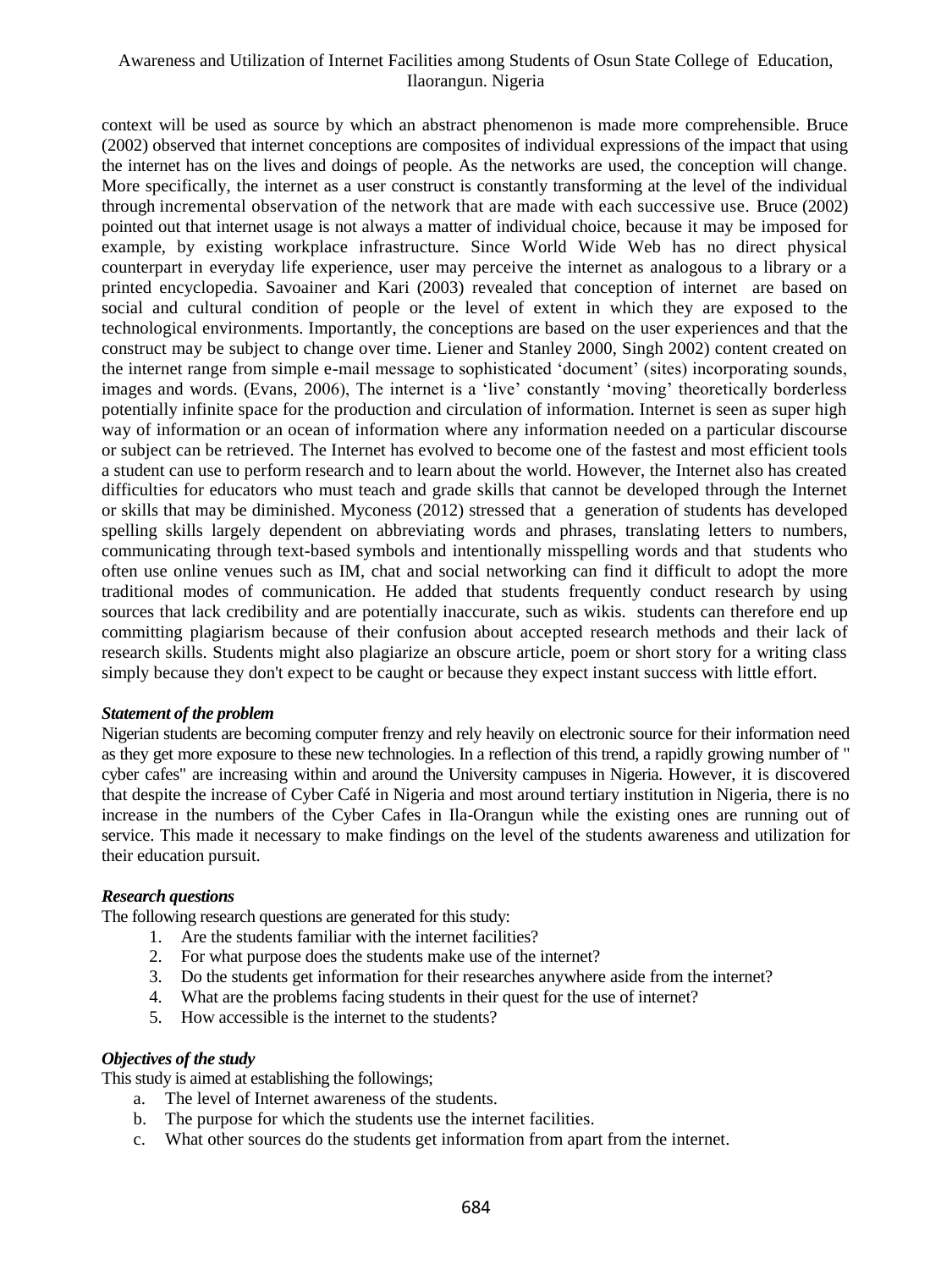- d. Is there any factor affecting the student's effective use of the internet.
- e. Are the students finding it easy to have access to the internet.

# *Population*

The population consisted of all students of Osun State College of Education, Ila-Orangun

# *Sample*

The sample consists of 400 students.100 students were randomly selected from each school of study of the Institution, namely; School of Science, School of Arts and Social Sciences, School of Languages, School of Vocational and Technical Education

# *Research Instrument*

Structured questionnaire was designed to elicit information from respondents. The questionnaire had twenty (20) items.

# **2. Method of Data Analysis**

Data collected were analyzed using simple percentage statistical analysis.

# **3. Analysis of Data and Interpretation of Results**

# *Research Question One*

# **Is there low awareness of internet facilities among students of Osun State College of Education Ila – Orangun ?**

In order to answer this research question, data collected were subjected to simple percentage statistical method. The results are presented in the table below

**Table 10.1 simple percentage statistical analysis of research question one**

|                                                                                  | <b>SA</b> |               | A   |               |     |               | <b>SD</b> |               | UN |               |
|----------------------------------------------------------------------------------|-----------|---------------|-----|---------------|-----|---------------|-----------|---------------|----|---------------|
| <b>Statement</b>                                                                 |           | $\frac{0}{0}$ |     | $\frac{6}{9}$ |     | $\frac{0}{0}$ | г         | $\frac{6}{9}$ |    | $\frac{6}{6}$ |
| There<br>low<br>1S<br>of<br>awareness<br>internet facilities to<br>the students. | 48        | 12%           | 196 | 49%           | 112 | 28%           | 36        | 9%            |    | 2%            |

The table above reveals that 12% respondents strongly agreed that there is low awareness of internet, 49% agreed, 28% disagreed, 9% strongly disagreed while 2% were undecided. The implication of the results above is that there is low awareness of internet facilities among the students.

#### *Research Question Two* **I can operate computer system very well ?**

### **Table 10.2 simple percentage statistical analysis of research question two**

|                  |         | SA  |               | A   |               |    |               | $_{\rm SD}$ |               |
|------------------|---------|-----|---------------|-----|---------------|----|---------------|-------------|---------------|
| <b>Statement</b> |         |     | $\frac{6}{9}$ |     | $\frac{6}{9}$ |    | $\frac{0}{0}$ |             | $\frac{0}{0}$ |
| can              | operate |     |               |     |               |    |               |             |               |
| computer         | system  | 104 | 26%           | 208 | 52%           | 64 | 16%           | 24          | 6%            |
| very well        |         |     |               |     |               |    |               |             |               |

Table 10.2 above reveals that 26% respondents strongly agreed that they can operate computer system very well and 52% also agreed that they can operate computer system while 16% of the respondents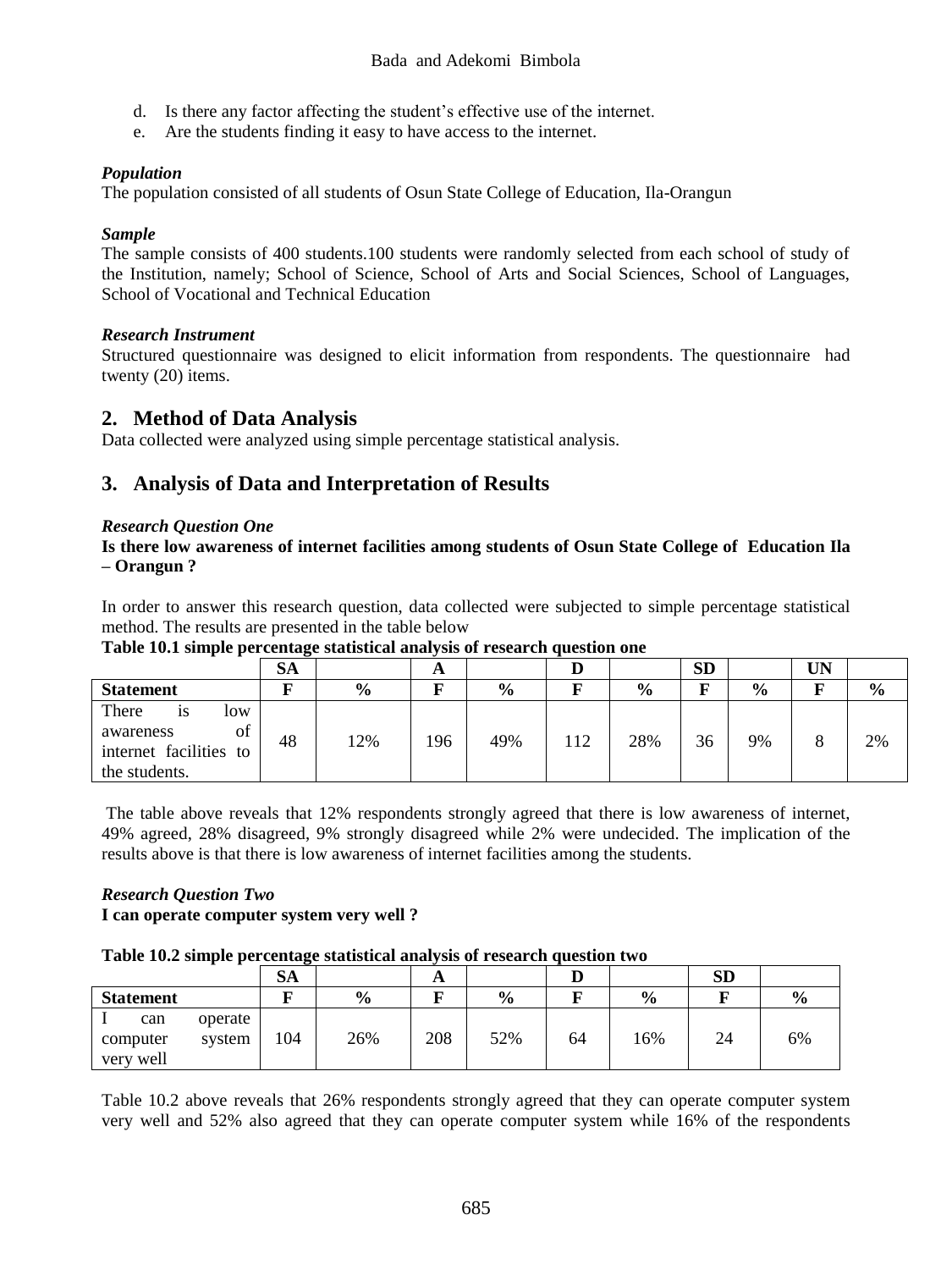disagreed on the statement and 6% strongly disagreed. The implication of this result is that larger percentage of the students can operate the computer system very well. **Table 10.3 Research Question** 

# **Three: All students computer literate?**

|                                             | SA        |               | A  |               | IJ  |               | <b>SD</b> |               | UN |               |
|---------------------------------------------|-----------|---------------|----|---------------|-----|---------------|-----------|---------------|----|---------------|
| <b>Statement</b>                            |           | $\frac{6}{6}$ | г  | $\frac{6}{6}$ |     | $\frac{0}{0}$ |           | $\frac{6}{6}$ |    | $\frac{0}{0}$ |
| All<br>students<br>are<br>computer literate | 22<br>ے ر | 8%            | 92 | 23%           | 144 | 36%           | 112       | 28<br>$\%$    | 20 | 5%            |

## **Table 10.3 simple percentage statistical analysis of research question Three.**

Going by the simple percentages analysis above, 32 respondents strongly disagreed that all the students are computer literate, 92 respondents agreed that all students are computer literate, 144 and 112 disagreed and strongly disagreed respectively that all students are computer literate. This shows that not all the students are computer literate.

# *Research Question Four*

# **Do you browse the internet for class assignments?**

**Table 10.4** simple percentage statistical analysis of research question Four

Statistical analysis below determine whether the students browse the internet for their class assignment or not.

|                                                           | SА |               | A   |               |    |               | <b>SD</b> |               | UN           |               |
|-----------------------------------------------------------|----|---------------|-----|---------------|----|---------------|-----------|---------------|--------------|---------------|
| <b>Statement</b>                                          |    | $\frac{0}{0}$ | F   | $\frac{6}{6}$ | F  | $\frac{0}{0}$ | F         | $\frac{0}{0}$ | F            | $\frac{0}{0}$ |
| I browse the internet<br>for<br>class<br>my<br>assignment | 92 | 23%           | 212 | 53%           | 76 | 19%           | 12        | 3%            | $\circ$<br>δ | 2%            |

Research question four simple percentage analysis above shows that 23% of the respondents strongly agreed that they browse the internet for their class assignment, 53% respondents agreed to this statement while 19% and 3% disagreed and strongly disagreed respectively and 2% were not sure by not giving any specific response to the question.

Going by the analysis, larger percentage of the students agreed that they browse the internet for their class assignments.

# *Research Question Five* **Is internet browsing very expensive?**

**Table 10.5 Statistical Analysis showing whether the internet browsing is very expensive or not for students.**

|                                        | <b>SA</b> |               | A   |               | IJ |               | <b>SD</b> |               | UN |               |
|----------------------------------------|-----------|---------------|-----|---------------|----|---------------|-----------|---------------|----|---------------|
| <b>Statement</b>                       |           | $\frac{0}{0}$ | ю   | $\frac{0}{0}$ |    | $\frac{0}{0}$ |           | $\frac{0}{0}$ |    | $\frac{6}{6}$ |
| Internet browsing is<br>very expensive | 80%       | 20%           | 184 | 46%           | 16 | 4%            | 16        | 29%           |    | 1%            |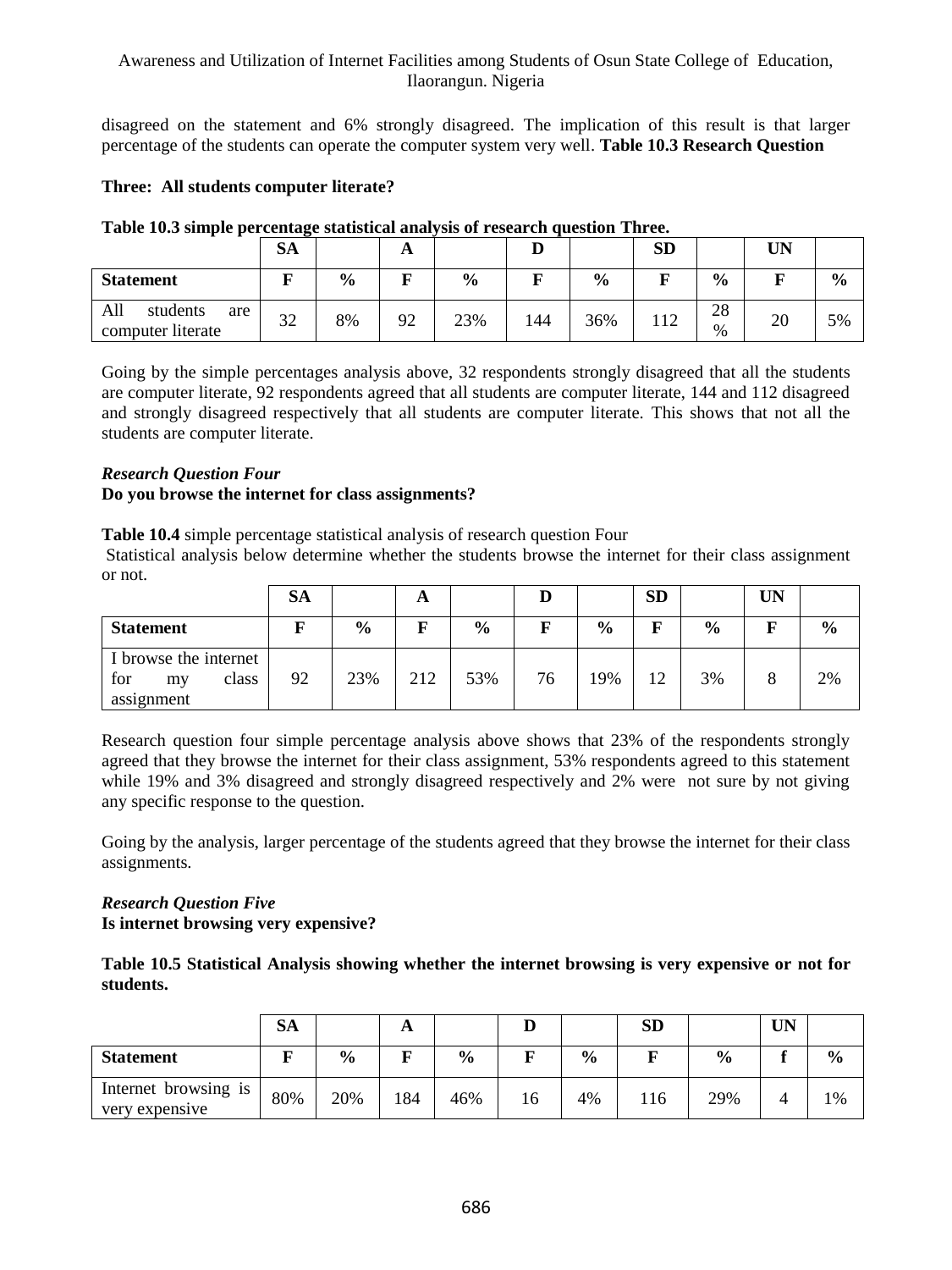#### Bada and Adekomi Bimbola

The table above revealed that 20% respondents strongly agreed that internet browsing is very expensive, 46% agreed to this statement while 4% and 29% disagreed and strongly disagreed to the statement respectively.

# *Research Question Six* **Does internet browsing require constant practice?**

**Table 10.6 Below statistical analysis using simple percentages shows the responses of the students to research question six**

|                                                          | SА  |               | A   |               |    |               | <b>SD</b> |               | UN |               |
|----------------------------------------------------------|-----|---------------|-----|---------------|----|---------------|-----------|---------------|----|---------------|
| <b>Statement</b>                                         | F   | $\frac{6}{9}$ | F   | $\frac{6}{9}$ | ю  | $\frac{0}{0}$ | F         | $\frac{6}{9}$ | п  | $\frac{0}{0}$ |
| Internet<br>browsing<br>constant<br>requires<br>practice | 184 | 46%           | 168 | 42%           | 24 | 6%            | 20        | 5%            | 4  | 1%            |

Above statistical analysis shows that out of the 100 respondents, 46% of them strongly agreed that internet browsing requires constant practice while 42% also agree to this statement whereas 6% disagreed to the statement while 1% decided not to be specific. The data analysis shows that larger percent of the respondent strongly agree that internet browsing requires constant practice.

# *Research Question Seven*

### **Do you source for information from other sources apart from the internet?**

|  |  |  | Table 10.7 The table below shows the responses of the students to research question seven. |
|--|--|--|--------------------------------------------------------------------------------------------|
|  |  |  |                                                                                            |

|                                                                         | <b>SA</b> |               |     |               |    |               | <b>SD</b> |               |
|-------------------------------------------------------------------------|-----------|---------------|-----|---------------|----|---------------|-----------|---------------|
| <b>Statement</b>                                                        |           | $\frac{6}{6}$ |     | $\frac{0}{0}$ |    | $\frac{0}{0}$ |           | $\frac{0}{0}$ |
| source for information<br>from other sources apart<br>from the internet | 128       | 32%           | 184 | 46%           | 44 | 11%           | 44        | 1%            |

From the table above, it is deduced that larger percentage of the students source for information from other sources apart from the internet while 32% of the respondents strongly agreed that they source for information from other sources and 46% of them also agreed on the statement while 11% disagreed to the statement and also 11% strongly disagreed to the statement. This may be as a result or students' unawareness of the importance of internet.

### *Research Question eight*

### **Does the male students use the internet more than their female counterpart?**

#### **Table 10.8 Statistical analysis using simple percentage for research question**

|                                                                           | SА  |               |     |               |    |               | <b>SD</b> |               | UN |               |
|---------------------------------------------------------------------------|-----|---------------|-----|---------------|----|---------------|-----------|---------------|----|---------------|
| <b>Statement</b>                                                          |     | $\frac{0}{0}$ |     | $\frac{6}{9}$ |    | $\frac{0}{0}$ |           | $\frac{0}{0}$ |    | $\frac{0}{0}$ |
| Male<br>students<br>use<br>internet more than their<br>female counterpart | 132 | 33%           | 116 | 29%           | 96 | 24%           | 36        | 9%            | 20 | 5%            |

The simple percentage analysis statistical analysis revealed that 33% of the respondents strongly agreed that male students use the internet more than their female counterpart and 29% too agreed to this statement whereas 24% of them disagreed while 9% also strongly disagreed with this statement and also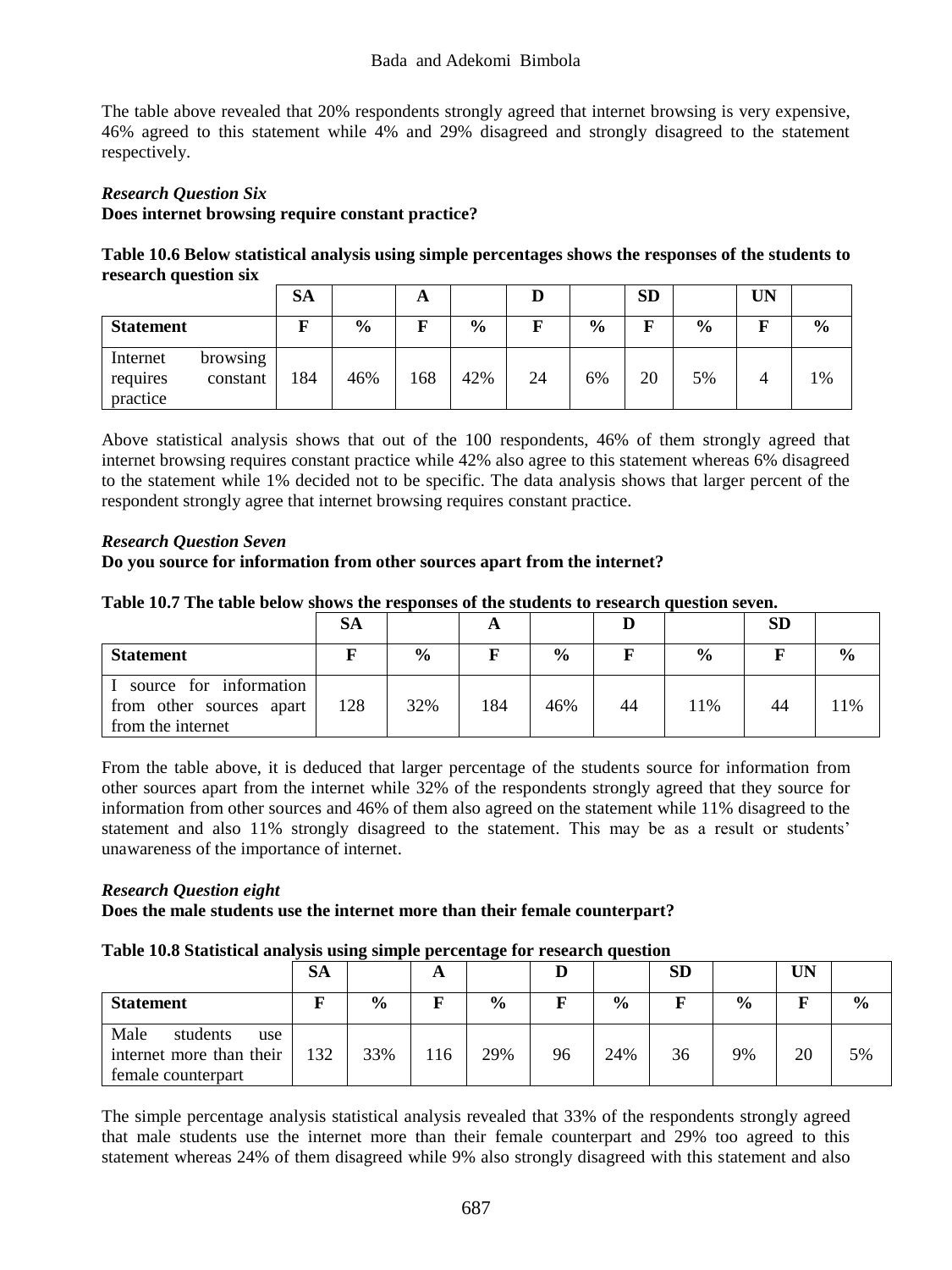5% failed to be specific. Going by this analysis, The male students tend to be using the internet more than their female counterpart.

# *Research Question Nine*

## **Do you use the library more than the internet for information?**

**Table 10.9 Simple Percentage statistical analysis showing the response of the teacher in-training to research question nine.**

|                             | SА |               | A   |               |     |               | <b>SD</b> |               |
|-----------------------------|----|---------------|-----|---------------|-----|---------------|-----------|---------------|
| <b>Statement</b>            |    | $\frac{0}{0}$ |     | $\frac{0}{0}$ |     | $\frac{0}{0}$ |           | $\frac{6}{9}$ |
| I use the library more than |    |               |     |               |     |               |           |               |
| for<br>the<br>internet      | 64 | 16%           | 136 | 34%           | 152 | 38%           | 48        | 2%            |
| information                 |    |               |     |               |     |               |           |               |

From the table above analyzing whether the student use the library more than the internet for information, it is show that 16% of the respondents strongly agreed that they use the library more than the internet information while 34% also agreed to this statement. At the other side, 38% of them disagreed to the statement while 12% strongly disagreed too. With this statistical analysis, many of the students though not a large percentage among them use the library more than the internet for information. This results could be as a result of poor electricity that affects browsing most of the time.

### *Research Question Ten*

# **Does It take time to understand mastering the skill of internet browsing?**

**Table 10.10 simple percentage statistical analysis showing the response of the teachers in-training to research question ten.**

|                                                                            | SА |               | A   |               |     |               | SD |               |
|----------------------------------------------------------------------------|----|---------------|-----|---------------|-----|---------------|----|---------------|
| <b>Statement</b>                                                           |    | $\frac{6}{9}$ |     | $\frac{0}{0}$ |     | $\frac{0}{0}$ |    | $\frac{0}{0}$ |
| It takes time to understand<br>skill<br>of<br>the<br>internet<br>browsing. | 64 | 16%           | 212 | 53%           | 100 | 25%           | 24 | 6%            |

The simple percentage analysis above revealed that 16% of the respondent strongly agreed that it take time to understand the skill of internet browsing, 53% also agreed that it takes time to understand the skill of internet browsing whereas 25% and 6% disagreed and strongly disagreed respectively to the statement.

### *Research Question Eleven*

Is the school computer centre is open to all for internet browsing?

### **Table 10.11 The table below shows the response of the students to research question eleven using simple percentage analysis.**

|                                                                             | SА |               | A   |               |     |               | SD  |               |
|-----------------------------------------------------------------------------|----|---------------|-----|---------------|-----|---------------|-----|---------------|
| <b>Statement</b>                                                            |    | $\frac{6}{6}$ |     | $\frac{0}{0}$ |     | $\frac{0}{0}$ |     | $\frac{6}{9}$ |
| The<br>School<br>computer<br>centre is open to all for<br>internet browsing | 56 | 14%           | 128 | 32%           | 116 | 29%           | 100 | 25%           |

The above statistical analysis using simple percentage made it known that there is likely possible that the school computer centre is open to all for internet browsing because the larger percentage of the respondents agreed that the school computer centre is open to all for internet browsing as 32% Agreed that the school computer centre is open to all for internet browsing with the support of 14% respondents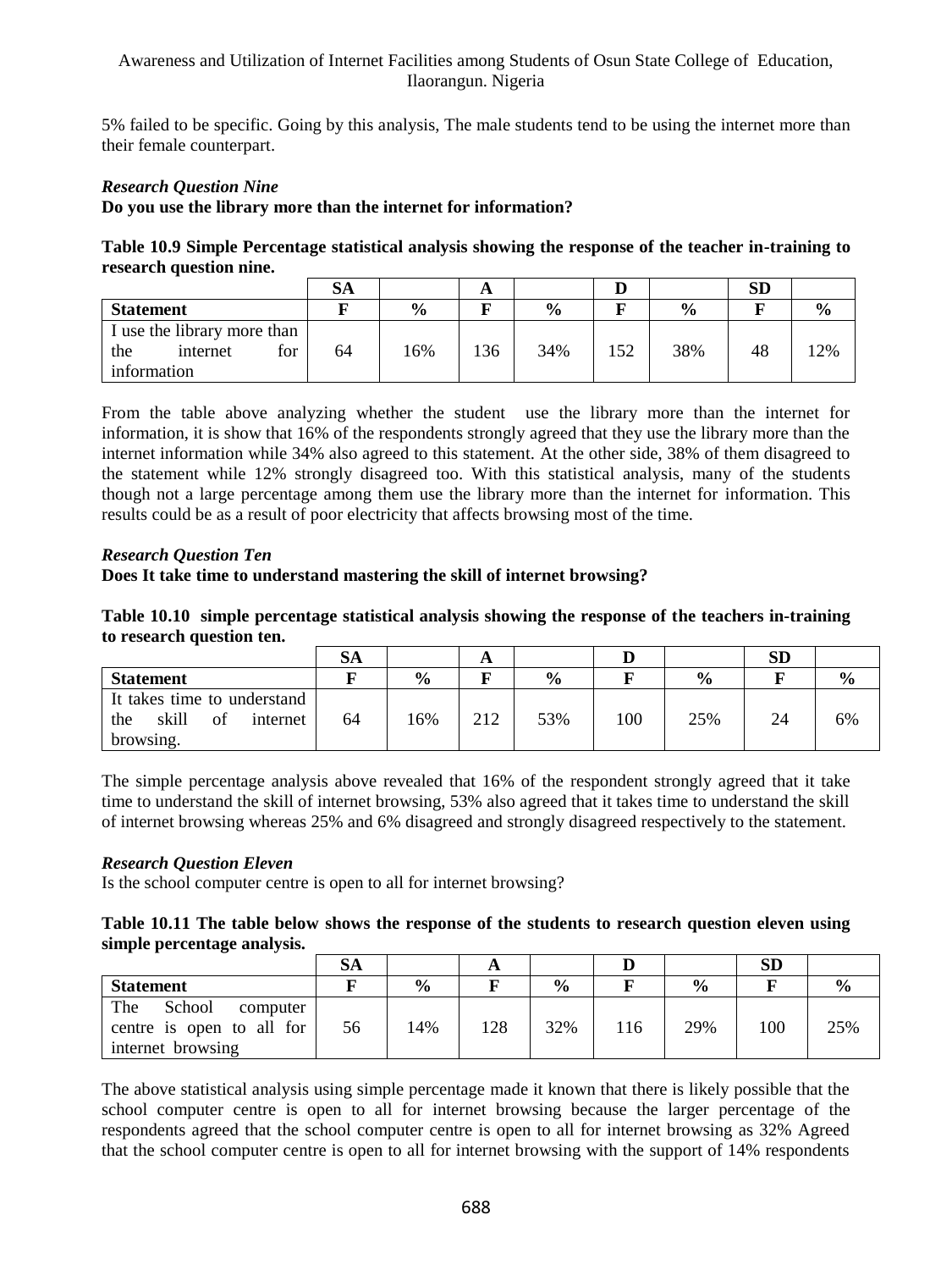that strongly agreed to the statement. Meanwhile 29% respondents disagreed to the statement with 25% respondents who also strongly disagreed to the statement.

# *Research Question Twelve*

## **Are you familiar with the internet before gaining admission into the school?**

|                                                       | SА  |               | А  |               |    |               | <b>SD</b> |    |
|-------------------------------------------------------|-----|---------------|----|---------------|----|---------------|-----------|----|
| <b>Statement</b>                                      |     | $\frac{0}{0}$ |    | $\frac{0}{0}$ |    | $\frac{0}{0}$ |           |    |
| familiar with the<br>am<br>before gaining<br>internet | 132 | 33%           | 72 | 43%           | 72 | 18%           | 24        | 6% |
| admission into the school                             |     |               |    |               |    |               |           |    |

#### **Table 10.12 Statistical analysis of Research question twelve using simple percentage.**

From the above statistical analysis, out of the 100 respondents, 33% strongly agreed that they are familiar with the internet before gaining admissions into the school, 43% also agreed with the statement. However, 18% of them disagreed on the statement that they are familiar with the internet before gaining admission into the school. The remaining 6% of them also strongly disagreed to the statement.

The simple percentage analysis shows that most of the students are familiar with the internet before gaining admission into the school.

### *Research Question Thirteen*

**Do the lecturers always encourage you to use the internet for information?**

**Table 4.2.13 Below is the simple percentage statistical analysis showing the response of the students to research question thirteen.**

|                            | SА  |               |     |               |    |               | ${\bf SD}$ |               |
|----------------------------|-----|---------------|-----|---------------|----|---------------|------------|---------------|
| <b>Statement</b>           |     | $\frac{6}{6}$ |     | $\frac{0}{0}$ |    | $\frac{6}{9}$ |            | $\frac{6}{9}$ |
| Our<br>lecturer<br>always  |     |               |     |               |    |               |            |               |
| the<br>encourage us to use | 104 | 26%           | 228 | 57%           | 56 | 14%           |            | 3%            |
| internet for information   |     |               |     |               |    |               |            |               |

The table above reveals that 26% of the respondents strongly agreed that their lecturers always encourage them to use the internet for information, 57% also agreed that their lecturers always encourage them to use the internet for information, further more, 14% of them disagreed to the statement and also the remaining 3% of them strongly disagreed that their lecturers always encourage them to use the internet for information.

The data analysis above shows that those that agreed that their lecturers always encourage them to use the internet for information have the highest percentage. The implication of these results is that their lecturers always encourage them to use the internet for information..

# *Research Question Fourteen* **Is browsing on the internet boring?**

|                                            |  |  | Table 10.14 Statistical analysis using simple percentage to determine whether browsing on the |  |  |  |
|--------------------------------------------|--|--|-----------------------------------------------------------------------------------------------|--|--|--|
| internet is boring or not to the students. |  |  |                                                                                               |  |  |  |

|                                                    | SА |               | A  |               |     |               | <b>SD</b> |               | <b>UN</b> |               |
|----------------------------------------------------|----|---------------|----|---------------|-----|---------------|-----------|---------------|-----------|---------------|
| <b>Statement</b>                                   | ш  | $\frac{6}{9}$ |    | $\frac{6}{9}$ |     | $\frac{6}{9}$ |           | $\frac{0}{0}$ |           | $\frac{0}{0}$ |
| <b>Browsing</b><br>the<br>on<br>internet in boring | 24 | 6%            | 56 | 14%           | .60 | 40%           | 136       | 34%           | 24        | 6%            |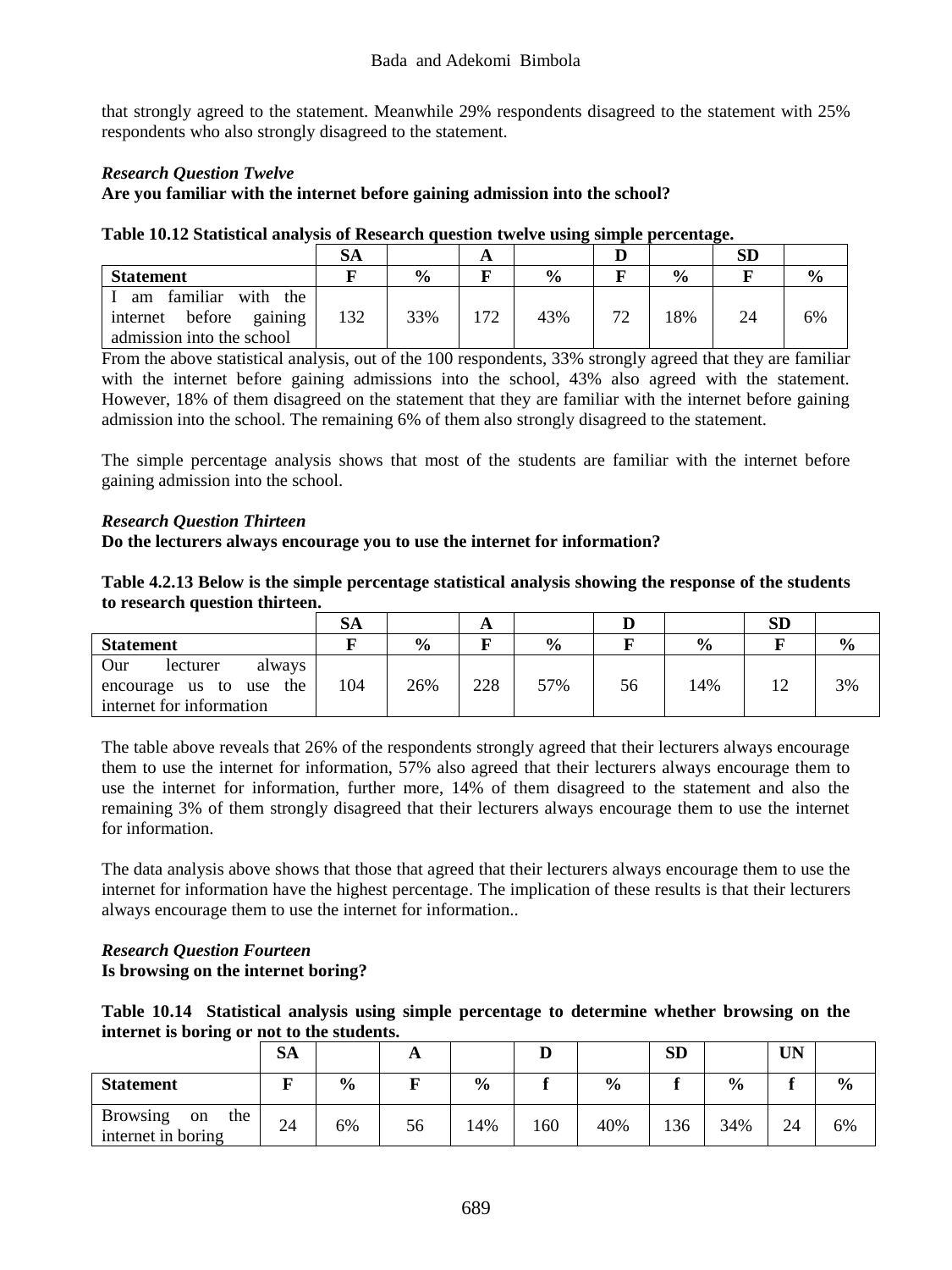The simple percentage analysis above revealed that 6% of the respondents strongly agreed that browsing on the internet is boring and 14% also agreed that browsing on the internet is boring while 40% disagreed to this statement and also 34% strongly disagreed that browsing on the internet is boring. Whereas 6% were not specific in their response. This statistical analysis shows that browsing on the internet is not boring to the students.

# *Research Question Fifteen.*

**Is there need for a general course in all tertiary institution that will expose students to the internet? Table 10.15 Statistical analysis of research question fifteen using simple percentage.**

|                                                                                                                     | SА  |               | A   |               |    |               | SD |               |
|---------------------------------------------------------------------------------------------------------------------|-----|---------------|-----|---------------|----|---------------|----|---------------|
| <b>Statement</b>                                                                                                    |     | $\frac{0}{0}$ |     | $\frac{0}{0}$ |    | $\frac{0}{0}$ |    | $\frac{6}{9}$ |
| There is need for a general<br>in all<br>tertiary<br>course<br>institution that will expose<br>students to internet | 196 | 49%           | 172 | 43%           | 16 | 4%            | 16 | 4%            |

From the discussion above, it is discovered that 49% of the respondent strongly agreed that there is need for a general course in all tertiary institution that will expose students to internet. 43% of them also agreed to this statement whereas 4% of them disagreed and also, 4% strongly disagreed that there in need for a general course in all tertiary institution that will expose to internet. With this analysis, one can say that majority of the Teacher in-training see the importance of having a general course in all tertiary institution that will expose students to internet.

# *Research Question Sixteen*

### **Does the internet provide very relevant up to date information?**

**Table 10.16 Statistical analysis using simple percentage to determine the student's response as to whether they agree that internet provide very relevant up to date information**

|                                                                             | SА  |               | A   |               |    |               | <b>SD</b> |               |
|-----------------------------------------------------------------------------|-----|---------------|-----|---------------|----|---------------|-----------|---------------|
| <b>Statement</b>                                                            |     | $\frac{0}{0}$ |     | $\frac{6}{9}$ |    | $\frac{0}{0}$ |           | $\frac{6}{9}$ |
| provides<br>Internet<br>very<br>relevant<br>date<br>up<br>to<br>information | 232 | 58%           | 136 | 34%           | 12 | 3%            | 20        | 5%            |

The above data analysis using simple percentage revealed that 58% of the respondents strongly agreed that internet provide very relevant up to date information, 34% also agreed to the statement while 3% and 5% disagreed and strongly disagreed respectively to this statement. Therefore, since the larger percentage of them strongly agreed to the statement, it is deduced that internet provides very relevant up to date information.

### *Research Question Seventeen*

**Can too much use of internet for educational purpose have negative effect on student's reading habit?**

| Table 10.17 simple percentage statistical analysis to determine the response of the Teacher in |  |  |  |  |  |
|------------------------------------------------------------------------------------------------|--|--|--|--|--|
| training to research question seventeen.                                                       |  |  |  |  |  |

|                                                                                                                  | SА  |               | А   |               |    |               | <b>SD</b> |               |
|------------------------------------------------------------------------------------------------------------------|-----|---------------|-----|---------------|----|---------------|-----------|---------------|
| <b>Statement</b>                                                                                                 |     | $\frac{0}{0}$ |     | $\frac{0}{0}$ |    | $\frac{0}{0}$ |           | $\frac{6}{9}$ |
| Too much use of internet<br>educational purpose<br>for<br>may have negative effect<br>on student's reading habit | 128 | 32%           | 172 | 43%           | 60 | 15%           | 40        | 0%            |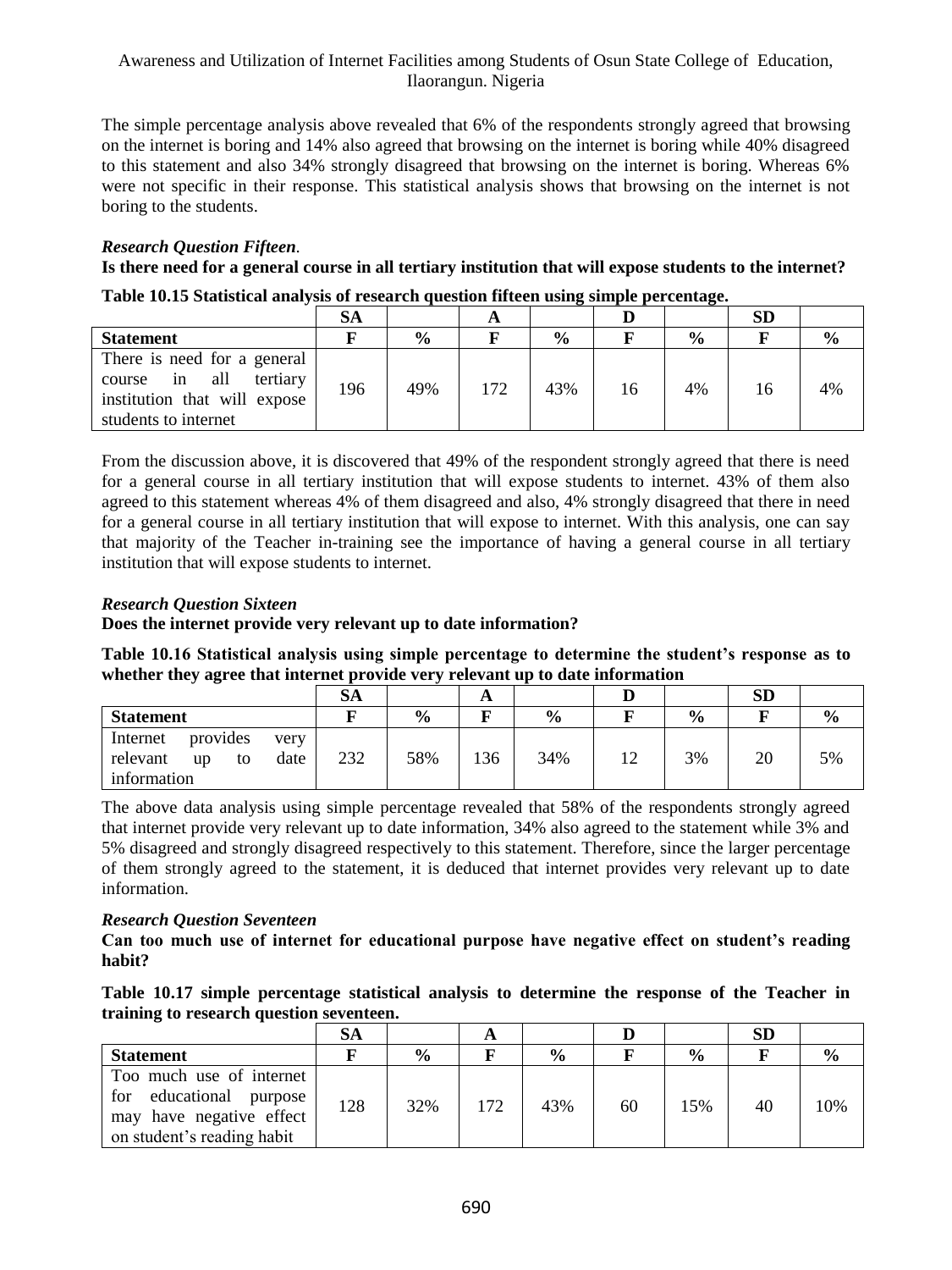From the simple percentage statistical analysis above, it is deduced that 32% of the teacher in-training strongly agreed that too much use of internet for educational purpose may have negative effect on student's reading habit, 43% also agreed to the statement while 15% and 10% disagreed and strongly disagreed respectively to the statement.

# *Research Question Eighteen*

# **Do you enjoy browsing the internet for my academic pursuit than for fun?**

|                                                                               | SА  |               | A   |               |    |               | <b>SD</b> |               |
|-------------------------------------------------------------------------------|-----|---------------|-----|---------------|----|---------------|-----------|---------------|
| <b>Statement</b>                                                              |     | $\frac{0}{0}$ |     | $\frac{0}{0}$ |    | $\frac{0}{0}$ |           | $\frac{0}{0}$ |
| browsing<br>the<br>enjoy<br>internet for my academic<br>pursuit than for fun. | 128 | 32%           | 172 | 43%           | 60 | 15%           | 40        | 0%            |

|--|

The table above revealed that 32% of the respondent strongly agreed that they enjoy browsing the internet for their academic pursuit than for fun, in addition, 43% of the respondents also agreed that they enjoy browsing the internet for their academic pursuit than for fun. However, 15% of the respondent disagreed to this and 10% of them strongly disagreed that they enjoy browsing the internet for their academic pursuit than for fun which means that majority of the students enjoy browsing the internet for their academic pursuit than for fun.

# *Research Question Nineteen*

### **Do most students misuse or abuse the internet facilities?**

| Table 10.19 Statistical analysis of research question nineteen using simple percentage. |  |  |  |
|-----------------------------------------------------------------------------------------|--|--|--|
|-----------------------------------------------------------------------------------------|--|--|--|

|                                                          | SА  |               | A   |               |    |               | <b>SD</b> |               |
|----------------------------------------------------------|-----|---------------|-----|---------------|----|---------------|-----------|---------------|
| <b>Statement</b>                                         |     | $\frac{0}{0}$ |     | $\frac{0}{0}$ |    | $\frac{6}{6}$ |           | $\frac{6}{6}$ |
| Most student misuses or<br>abuse the internet facilities | 148 | 37%           | 164 | 41%           | 56 | 14%           | 32        | 8%            |

From the table above, it is shown that 37% of the respondents strongly agreed that most students misuse or abuse the internet facilities, 41% agreed that most students misuse or abuse the internet facilities. Meanwhile, 14% of the respondents disagreed on the statement and 8% also strongly disagreed that most students misuse or abuse the internet facilities

# *Research Question Twenty* **Is internet browsing time consuming?**

**Table 10.20 Simple percentage statistical analysis of the response of the student to whether browsing the internet in time consuming or not.**

|                               | $\sim$<br>ЭA |               | л   |               | ע  |               | <b>SD</b> |               | UN |      |
|-------------------------------|--------------|---------------|-----|---------------|----|---------------|-----------|---------------|----|------|
| <b>Statement</b>              |              | $\frac{6}{9}$ |     | $\frac{6}{9}$ |    | $\frac{6}{9}$ | m.        | $\frac{6}{9}$ |    | $\%$ |
| the<br><b>Browsing</b>        |              |               |     |               |    |               |           |               |    |      |
| internet<br>tıme<br><b>1S</b> | 76           | .9%           | 192 | 48%           | 72 | 18%           | 52        | 3%            |    | 1%   |
| consuming                     |              |               |     |               |    |               |           |               |    |      |

From the above table displaying the response of the student to whether browsing the internet is time consuming or not, 19% of the respondents strongly agreed that browsing the internet is time consuming,